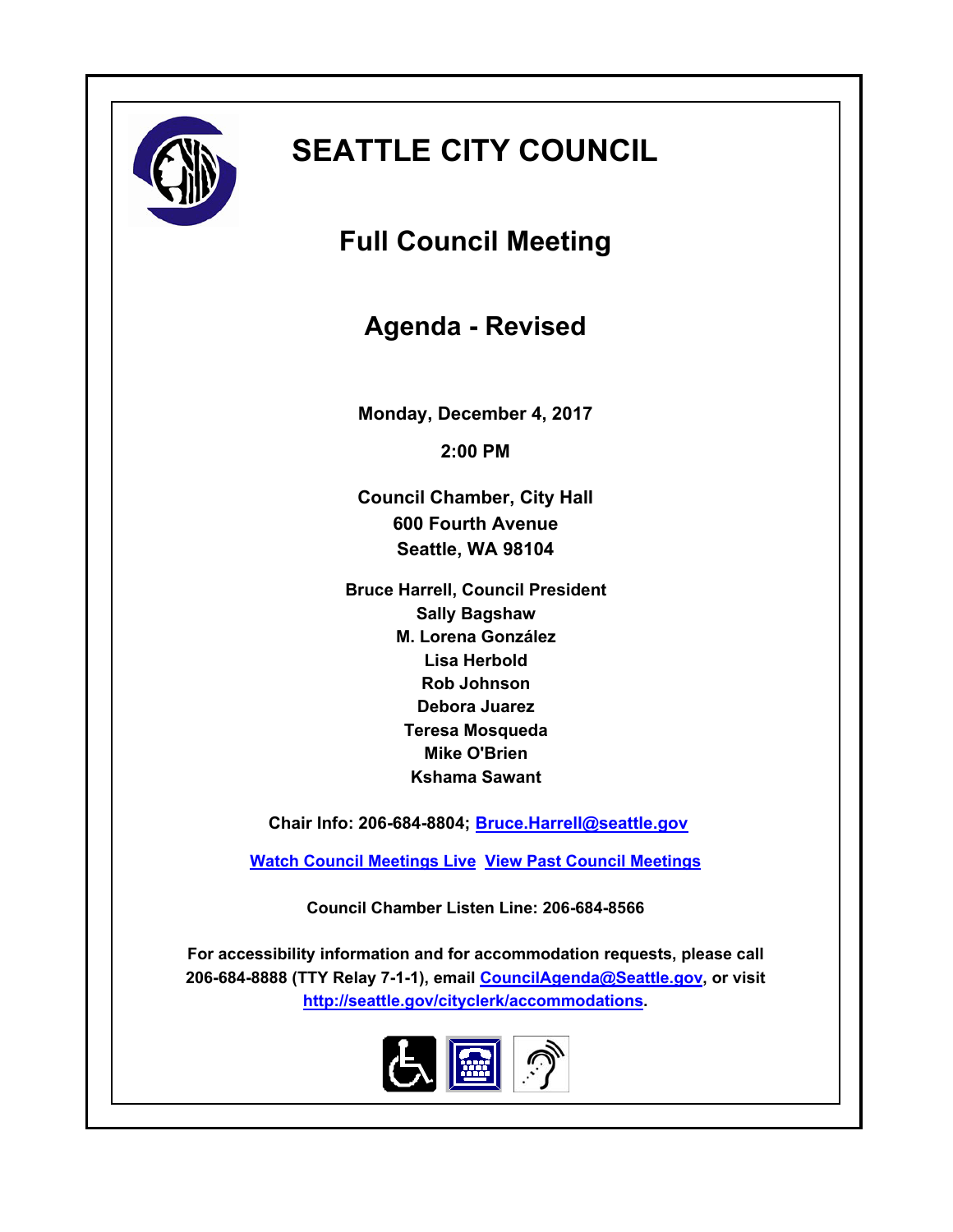# **SEATTLE CITY COUNCIL**

# **Full Council Meeting Agenda - Revised**

### **December 4, 2017 - 2:00 PM**

### **Meeting Location:**

Council Chamber, City Hall, 600 Fourth Avenue, Seattle, WA 98104

### http://www.seattle.gov/council **City Council Website:**

### **A. CALL TO ORDER**

**B. ROLL CALL**

### **C. ADOPTION OF INTRODUCTION AND REFERRAL CALENDAR**

*Introduction and referral to Council committees of Council Bills (CB), Resolutions (Res), Appointments (Appt), and Clerk Files (CF) for committee recommendation.*

[IRC 138](http://seattle.legistar.com/gateway.aspx?m=l&id=/matter.aspx?key=6634) December 4, 2017

*Attachments:* [Introduction and Referral Calendar](http://seattle.legistar.com/gateway.aspx?M=F&ID=2a685141-615a-48c1-9744-918f589eb51c.pdf)

### **D. APPROVAL OF THE AGENDA**

- **E. APPROVAL OF THE JOURNAL**
- **F. PRESENTATIONS**
- **G. PUBLIC COMMENT**

*Members of the public may sign up to address the Council for up to 2 minutes on matters on this agenda; total time allotted to public comment at this meeting is 20 minutes.*

### **H. PAYMENT OF BILLS**

*These are the only Bills which the City Charter allows to be introduced and passed at the same meeting.*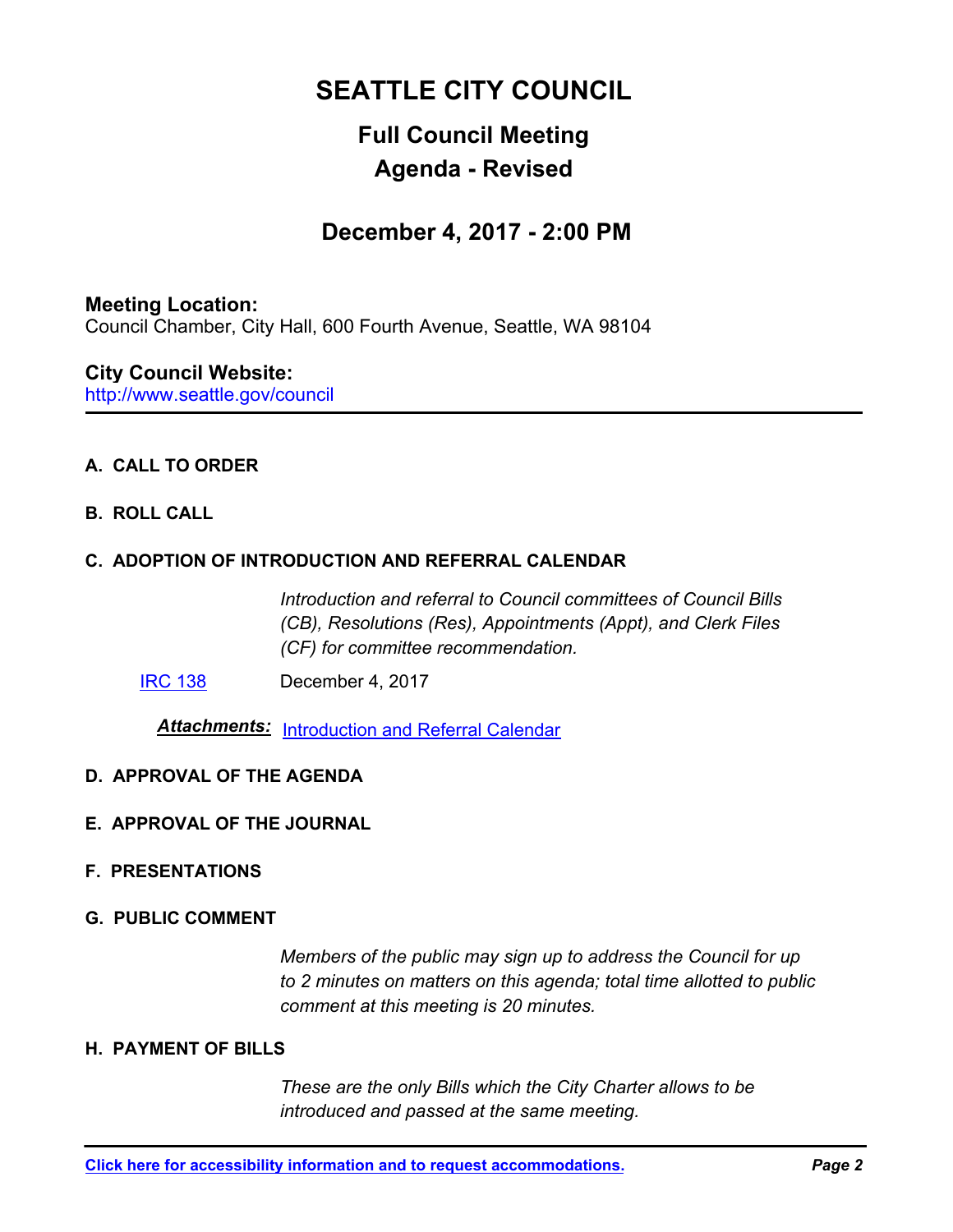AN ORDINANCE appropriating money to pay certain audited claims and ordering the payment thereof. [CB 119148](http://seattle.legistar.com/gateway.aspx?m=l&id=/matter.aspx?key=6614)

#### **I. COMMITTEE REPORTS**

*Discussion and vote on Council Bills (CB), Resolutions (Res), Appointments (Appt), and Clerk Files (CF).*

#### **PLANNING, LAND USE, AND ZONING COMMITTEE:**

AN ORDINANCE relating to short-term rental uses and bed and breakfast uses; amending Sections 22.214.030, 23.44.051, 23.45.545, 23.84A.024, 23.84A.030, and 23.84A.036 of the Seattle Municipal Code (SMC); and adding a new Section 23.42.060 to the SMC. **1.** [CB 119082](http://seattle.legistar.com/gateway.aspx?m=l&id=/matter.aspx?key=5971)

> **The Committee recommends that Full Council pass as amended the Council Bill (CB). In Favor: 4 - Johnson, O'Brien, Herbold, Harris-Talley Opposed: None Absent(NV): 1 - Juarez**

### *Supporting*

**Documents:** [Summary and Fiscal Note](http://seattle.legistar.com/gateway.aspx?M=F&ID=f0fbf35c-8887-4857-abc5-5fbc7d178985.docx)

Application of the West Seattle Church of Nazarene to rezone property located at 5911 42nd Avenue Southwest from Single Family 5000 (SF 5000) to Lowrise 1 (LR1) multifamily residential. (Project No. 3016200; Type IV) **2.** [CF 314343](http://seattle.legistar.com/gateway.aspx?m=l&id=/matter.aspx?key=3716)

> **The Committee recommends that Full Council grant the Application as conditioned. In Favor: 4 - Johnson, O'Brien, Harris-Talley, Juarez Opposed: None Abstain: 1 - Herbold**

### *Attachments:* [Application](http://seattle.legistar.com/gateway.aspx?M=F&ID=63c3af6c-cebf-4633-9231-698bdbcefc2a.pdf)

[Unexecuted Findings, Conclusions, and Decision](http://seattle.legistar.com/gateway.aspx?M=F&ID=8e49843c-d300-4819-852b-75c9315230b5.docx)

### **FULL COUNCIL:**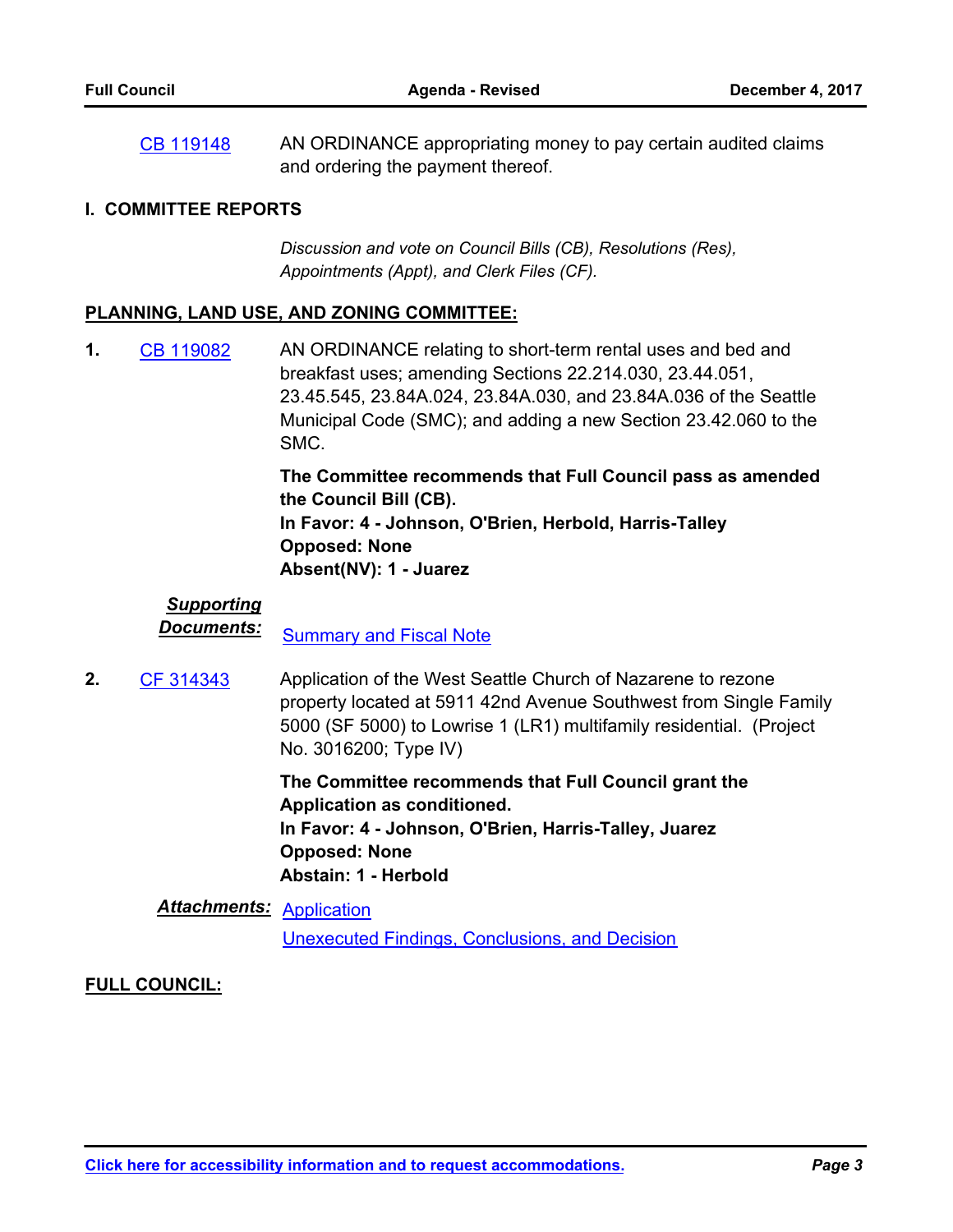| 3. | <b>CB 119147</b> | AN ORDINANCE relating to land use and zoning; amending Chapter       |
|----|------------------|----------------------------------------------------------------------|
|    |                  | 23.32 of the Seattle Municipal Code at page 150 of the Official Land |
|    |                  | Use Map to rezone property located at 5911 42nd Avenue Southwest     |
|    |                  | from Single Family 5000 to Lowrise 1, and accepting a Property Use   |
|    |                  | and Development Agreement as a condition of rezone approval.         |
|    |                  | (Petition by David Neiman, C.F. 314343, SDCI Project 3016200)        |

*Attachments:* [Exhibit A - Rezone Map](http://seattle.legistar.com/gateway.aspx?M=F&ID=f06db5c2-31ee-459e-988b-1bf36f3f2a4c.docx) [Exhibit B - Property Use and Development Agreement](http://seattle.legistar.com/gateway.aspx?M=F&ID=ca9e820f-ca00-49d9-8f03-e69eb0d0c2f8.docx)  (PUDA)

#### *Supporting*

**Documents:** [Proposed Substitute](http://seattle.legistar.com/gateway.aspx?M=F&ID=020bccec-34b0-4ca9-bb14-21f35b4de968.pdf) [Summary and Fiscal Note](http://seattle.legistar.com/gateway.aspx?M=F&ID=9c211c19-39ea-4729-8437-8aef6c723f91.docx)

A RESOLUTION setting forth The City of Seattle's 2018 State Legislative Agenda. **4.** [Res 31787](http://seattle.legistar.com/gateway.aspx?m=l&id=/matter.aspx?key=6452)

Attachments: [Exhibit 1 - City of Seattle 2018 State Legislative Agenda](http://seattle.legistar.com/gateway.aspx?M=F&ID=71942af2-6b46-48e2-81be-be18b66c6820.docx)

### *Supporting*

**Documents:** [Summary and Fiscal Note](http://seattle.legistar.com/gateway.aspx?M=F&ID=0916d2c0-d4c4-4dc0-9c48-06a5de3d3d5a.docx)

### **CIVIL RIGHTS, UTILITIES, ECONOMIC DEVELOPMENT, AND ARTS COMMITTEE:**

AN ORDINANCE relating to City employment; amending Sections 4.24.005, 4.24.010, 4.24.030, 4.24.035, and 4.24.040 of the Seattle Municipal Code (SMC); and repealing Section 4.24.050 of the SMC; authorizing a memorandum of understanding between The City of Seattle and City labor unions; and ratifying and confirming certain prior acts. **5.** [CB 119144](http://seattle.legistar.com/gateway.aspx?m=l&id=/matter.aspx?key=6286)

> **The Committee recommends that Full Council pass the Council Bill (CB). In Favor: 2 - Herbold, O'Brien Opposed: None**

*Attachments:* [Att 1 - Memorandum of Understanding](http://seattle.legistar.com/gateway.aspx?M=F&ID=fbd926a5-f67b-4a18-94b6-97a73f973d2c.docx)

*Supporting*

**Documents:** [Summary and Fiscal Note](http://seattle.legistar.com/gateway.aspx?M=F&ID=ce1c8d03-0466-4a96-bd61-1a9acbe9825d.docx)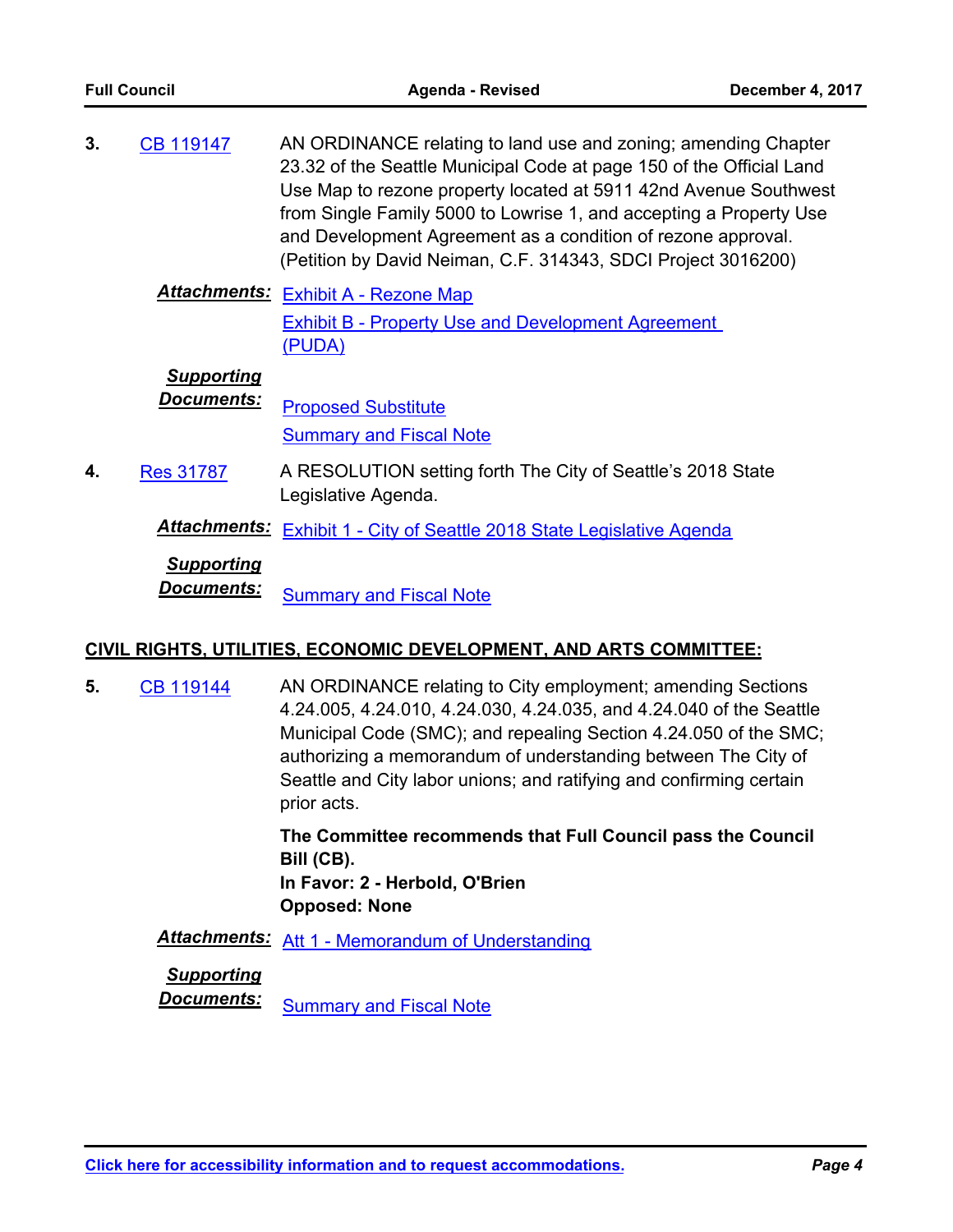AN ORDINANCE relating to Seattle Public Utilities; amending provisions related to adjustments to the wastewater volume charge due to water leaks; and amending Section 21.28.100 of the Seattle Municipal Code. **6.** [CB 119142](http://seattle.legistar.com/gateway.aspx?m=l&id=/matter.aspx?key=5988)

> **The Committee recommends that Full Council pass the Council Bill (CB).**

**In Favor: 2 - Herbold, O'Brien Opposed: None**

## *Supporting*

**Documents:** [Summary and Fiscal Note](http://seattle.legistar.com/gateway.aspx?M=F&ID=a2f3e51a-2247-4c8e-8628-7ea64f81fc3c.docx)

AN ORDINANCE relating to historic preservation; imposing controls upon the Campbell Building, a landmark designated by the Landmarks Preservation Board under Chapter 25.12 of the Seattle Municipal Code, and adding it to the Table of Historical Landmarks contained in Chapter 25.32 of the Seattle Municipal Code. **7.** [CB 119141](http://seattle.legistar.com/gateway.aspx?m=l&id=/matter.aspx?key=5976)

> **The Committee recommends that Full Council pass the Council Bill (CB). In Favor: 2 - Herbold, O'Brien Opposed: None**

### *Supporting*

**Documents:** [Summary and Fiscal Note](http://seattle.legistar.com/gateway.aspx?M=F&ID=c89f9b11-b5c5-4fbf-86e8-3ca663cfe8b3.docx) [Summary Ex A - Vicinity Map of the Campbell Building](http://seattle.legistar.com/gateway.aspx?M=F&ID=01b8034c-b3d4-4878-bca8-1a0e8f6a4813.docx)

Appointment of Shkelqim Kelmendi as member, Seattle Human Rights Commission, for a term to January 22, 2018. **8.** [Appt 00854](http://seattle.legistar.com/gateway.aspx?m=l&id=/matter.aspx?key=6032)

> **The Committee recommends that Full Council confirm the Appointment (Appt). In Favor: 2 - Herbold, O'Brien Opposed: None**

*Attachments:* [Appointment Packet](http://seattle.legistar.com/gateway.aspx?M=F&ID=063c59e2-814c-436f-885e-c92ce289335c.pdf)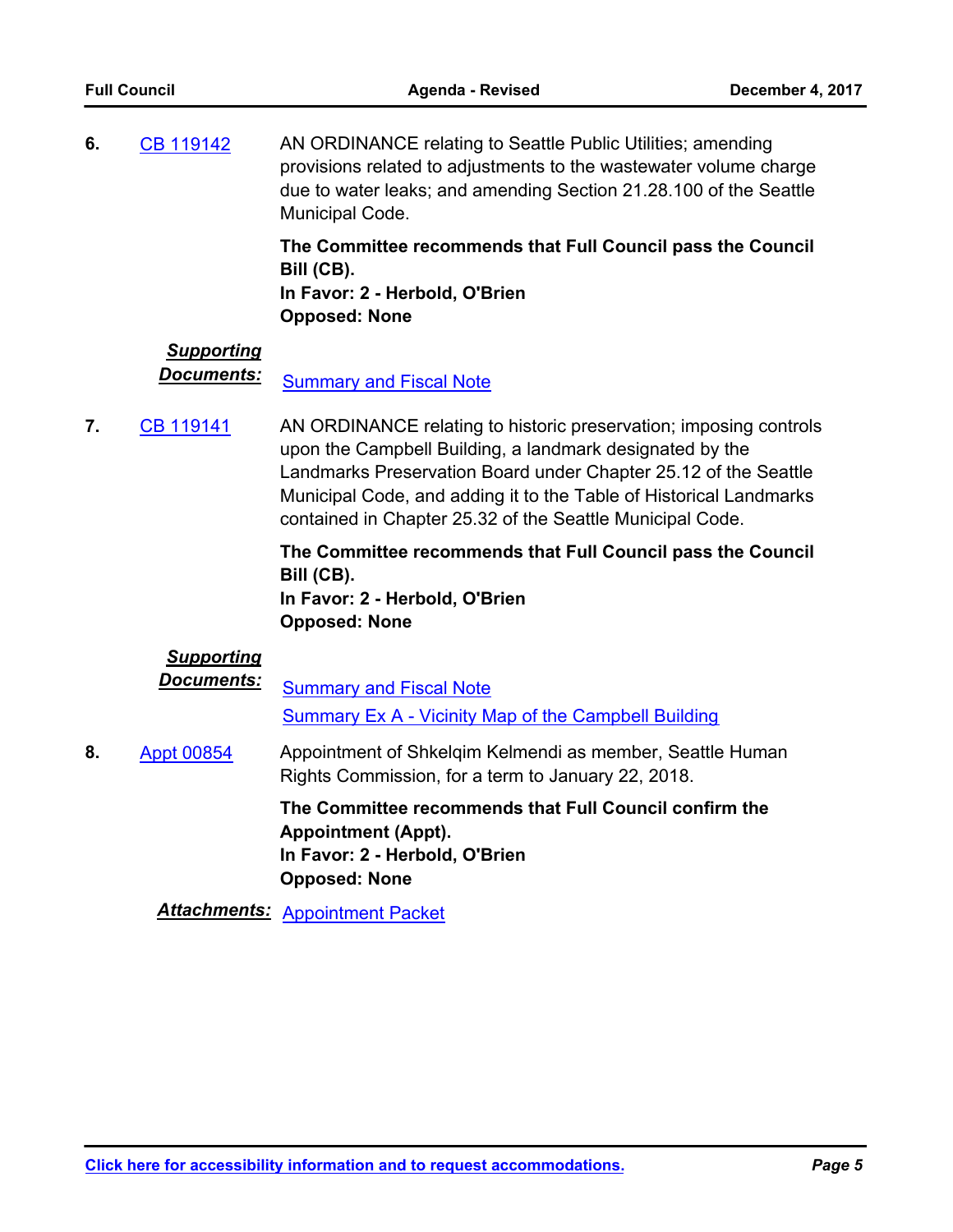Appointment of Tana Yasu as member, Seattle Women's Commission, for a term to July 1, 2018. **9.** [Appt 00860](http://seattle.legistar.com/gateway.aspx?m=l&id=/matter.aspx?key=6040)

> **The Committee recommends that Full Council confirm the Appointment (Appt). In Favor: 2 - Herbold, O'Brien Opposed: None**

### *Attachments:* [Appointment Packet](http://seattle.legistar.com/gateway.aspx?M=F&ID=d7c5fb01-de45-4be8-87e7-083b53b459cb.pdf)

Appointment of Zoe Sarasvati True as member, Seattle Women's Commission, for a term to July 1, 2019. **10.** [Appt 00858](http://seattle.legistar.com/gateway.aspx?m=l&id=/matter.aspx?key=6036)

> **The Committee recommends that Full Council confirm the Appointment (Appt). In Favor: 2 - Herbold, O'Brien Opposed: None**

### *Attachments:* [Appointment Packet](http://seattle.legistar.com/gateway.aspx?M=F&ID=1b10bb31-6d01-4bb6-b0a4-9cb0832fed72.pdf)

Appointment of Jamilah Williams as member, Seattle Women's Commission, for a term to July 1, 2019. **11.** [Appt 00859](http://seattle.legistar.com/gateway.aspx?m=l&id=/matter.aspx?key=6037)

> **The Committee recommends that Full Council confirm the Appointment (Appt). In Favor: 2 - Herbold, O'Brien Opposed: None**

*Attachments:* [Appointment Packet](http://seattle.legistar.com/gateway.aspx?M=F&ID=fc7f32f2-5e12-43a2-b53e-a10b21a5b5cf.pdf)

### **SELECT COMMITTEE ON CIVIC ARENAS:**